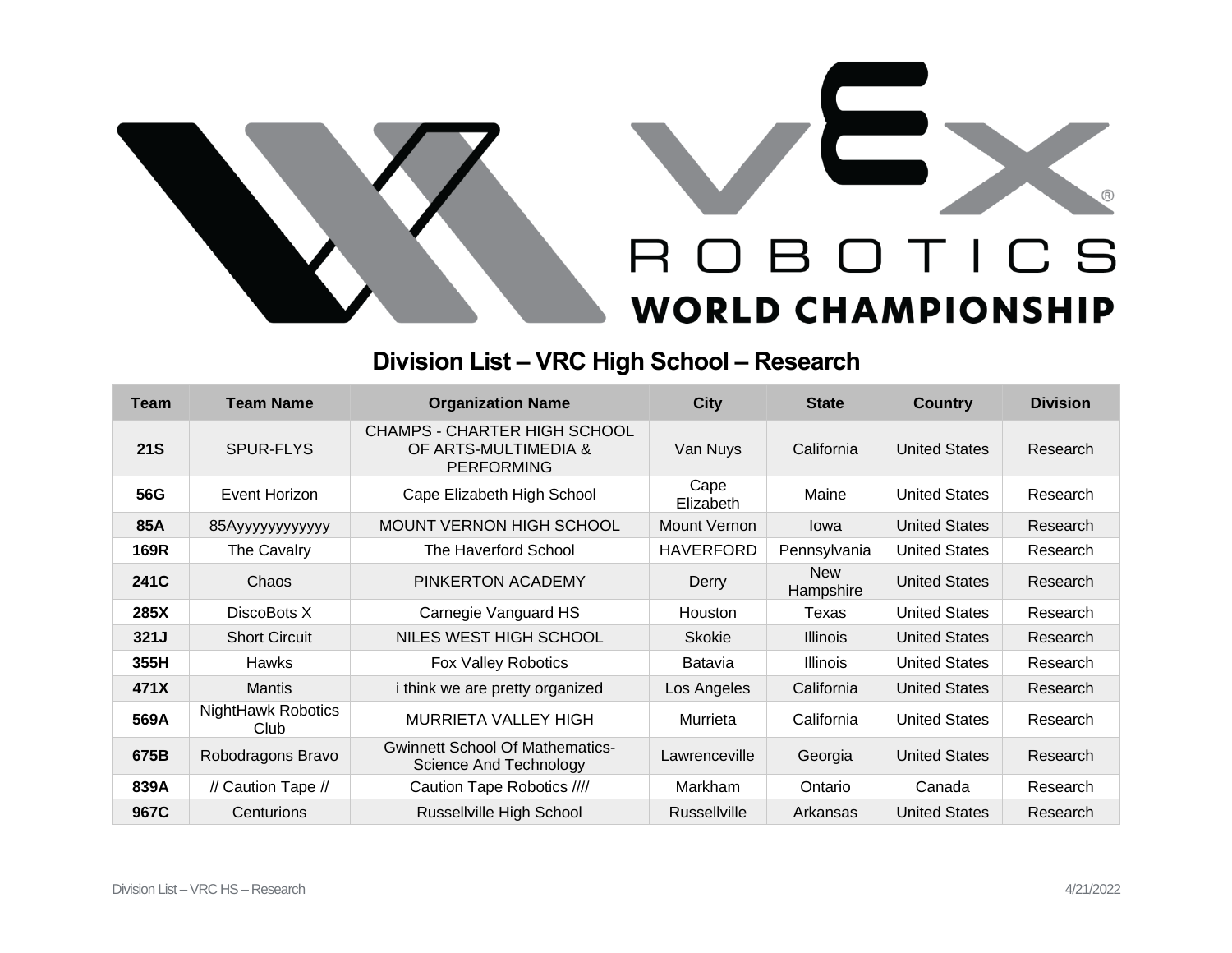| <b>Team</b> | <b>Team Name</b>              | <b>Organization Name</b>                            | <b>City</b>                 | <b>State</b>               | <b>Country</b>       | <b>Division</b> |
|-------------|-------------------------------|-----------------------------------------------------|-----------------------------|----------------------------|----------------------|-----------------|
| 1010N       | <b>TenTon Robotics</b>        | West Vancouver School District #45                  | West<br>Vancouver           | <b>British</b><br>Columbia | Canada               | Research        |
| 1069C       | Poorly Assembled              | <b>Berthoud Robotics</b>                            | <b>Berthoud</b>             | Colorado                   | <b>United States</b> | Research        |
| 1082Z       | Percussion<br>Disassembly     | LOVEJOY HIGH SCHOOL                                 | Lucas                       | Texas                      | <b>United States</b> | Research        |
| 1200Z       | <b>Syntax Terror</b>          | ST MARY CATHOLIC SCHOOLS                            | Neenah                      | Wisconsin                  | <b>United States</b> | Research        |
| 1353V       | Farmingdale<br>Robotics       | <b>FARMINGDALE SENIOR HIGH</b><br><b>SCHOOL</b>     | Farmingdale                 | New York                   | <b>United States</b> | Research        |
| 1575A       | Athena                        | <b>WOODBRIDGE HIGH</b>                              | Woodbridge                  | Virginia                   | <b>United States</b> | Research        |
| 1727B       | <b>REX</b>                    | <b>DULANEY HIGH</b>                                 | Timonium                    | Maryland                   | <b>United States</b> | Research        |
| 2011C       | Crazy Train                   | BRECKSVILLE-BROADVIEW HEIGHTS<br><b>HIGH SCHOOL</b> | <b>Broadview</b><br>Heights | Ohio                       | <b>United States</b> | Research        |
| 2131J       | Gecko Assassins               | <b>DAVIS HIGH</b>                                   | Kaysville                   | Utah                       | <b>United States</b> | Research        |
| 2250H       | <b>Brigida Alvarez</b>        | Brigida Alvarez Rodriguez                           | Vega Baja                   |                            | Puerto Rico          | Research        |
| 2442A       | <b>Bancroft Robodogs</b><br>Α | <b>BANCROFT SCHOOL</b>                              | Worcester                   | Massachusett<br>s          | <b>United States</b> | Research        |
| 2587B       | DiscoBots Beta                | Lamar HS                                            | Houston                     | <b>Texas</b>               | <b>United States</b> | Research        |
| 2647X       | Endgame                       | 2647 Robotics                                       | Chandler                    | Arizona                    | <b>United States</b> | Research        |
| 2915U       | Lynfield College U            | <b>Lynfield College</b>                             | Auckland                    |                            | New Zealand          | Research        |
| 3141A       | In Transit                    | <b>Gross Catholic Robotics</b>                      | <b>Bellevue</b>             | Nebraska                   | <b>United States</b> | Research        |
| 3223E       | Candace                       | <b>WEST MICHIGAN AVIATION</b><br><b>ACADEMY</b>     | <b>Grand Rapids</b>         | Michigan                   | <b>United States</b> | Research        |
| 3389X       | Tec-Tigers                    | <b>PARKSIDE HIGH</b>                                | Salisbury                   | Maryland                   | <b>United States</b> | Research        |
| 3759X       | Virtuoso                      | <b>Interstellar Robotics</b>                        | Irvine                      | California                 | <b>United States</b> | Research        |
| 3946A       | <b>Sun Devils</b>             | KENT DENVER SCHOOL                                  | Englewood                   | Colorado                   | <b>United States</b> | Research        |
| 4148E       | <b>Three Headed Goat</b>      | <b>Greenville High School</b>                       | Greenville                  | Texas                      | <b>United States</b> | Research        |
| 4393S       | <b>Thicc Earth Society</b>    | ME SCH OF SCIENCE &<br><b>MATHEMATICS</b>           | Limestone                   | Maine                      | <b>United States</b> | Research        |
| 4811A       | Serkk-it                      | Serkk-it                                            | Andover                     | Massachusett<br>S          | <b>United States</b> | Research        |
| 5090X       | Radioactive                   | Microchip Community Team                            | Chandler                    | Arizona                    | <b>United States</b> | Research        |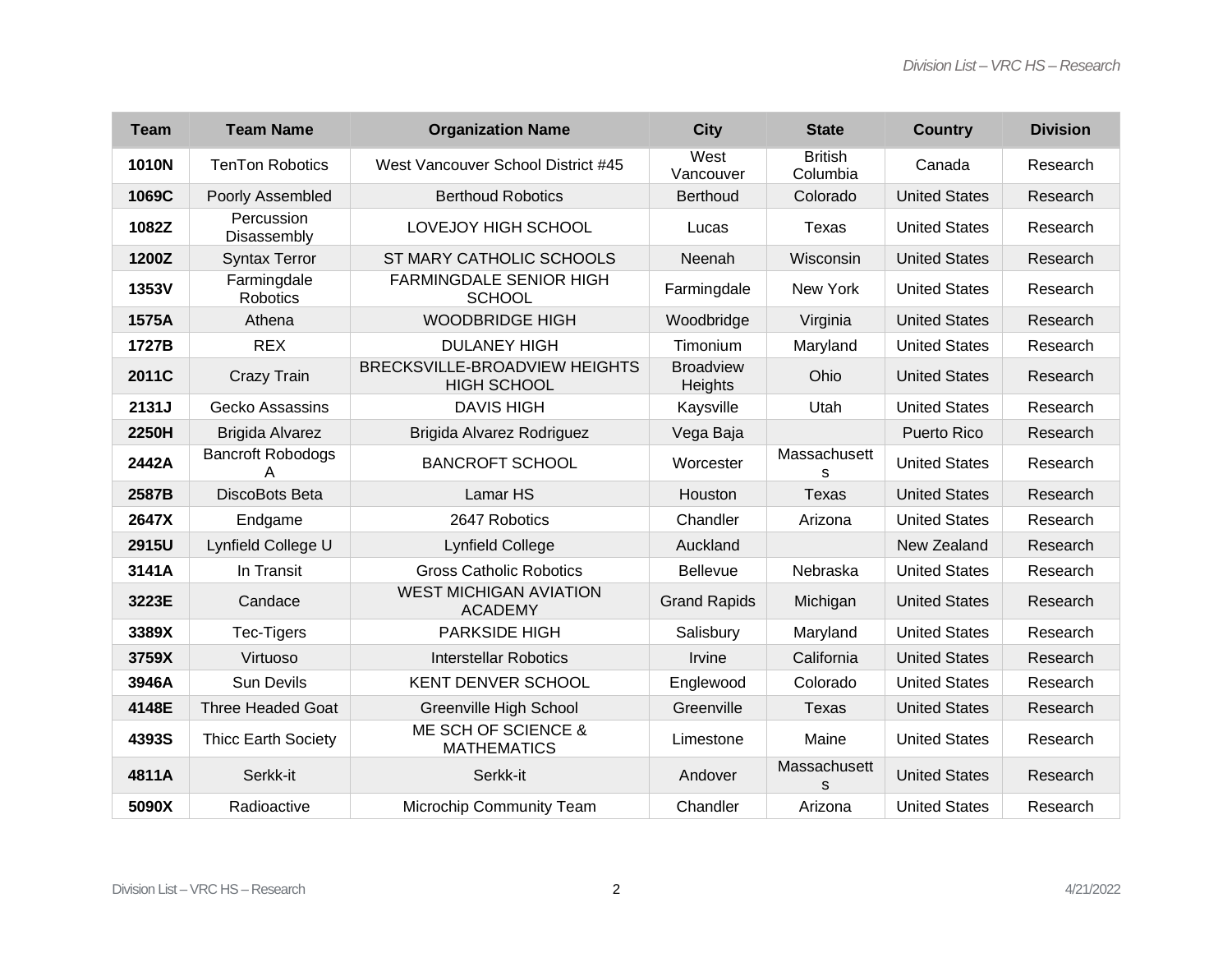| <b>Team</b> | <b>Team Name</b>                         | <b>Organization Name</b>                        | <b>City</b>                      | <b>State</b>  | <b>Country</b>       | <b>Division</b> |
|-------------|------------------------------------------|-------------------------------------------------|----------------------------------|---------------|----------------------|-----------------|
| 5278A       | Brookwood<br><b>Broncobots</b>           | <b>BROOKWOOD HIGH SCHOOL</b>                    | Snellville                       | Georgia       | <b>United States</b> | Research        |
| 5509G       | <b>VHS Cavaliers</b>                     | Valley Home Schoolers                           | Appleton                         | Wisconsin     | <b>United States</b> | Research        |
| 5776T       | <b>DVHS Robotics</b>                     | <b>DOUGHERTY VALLEY HIGH</b>                    | San Ramon                        | California    | <b>United States</b> | Research        |
| 6210N       | <b>HCS Eagles:</b><br><b>Nemesis</b>     | Heritage Christian School                       | Indianapolis                     | Indiana       | <b>United States</b> | Research        |
| 6526D       | Damien Spartan<br><b>Robotics</b>        | Damien High School                              | La Verne                         | California    | <b>United States</b> | Research        |
| 6842G       | <b>Ghost Code</b>                        | PARK TUDOR SCHOOL                               | <b>INDIANAPOLI</b><br>S          | Indiana       | <b>United States</b> | Research        |
| 7110W       | Fired Up!                                | CARROLL HIGH SCHOOL                             | Southlake                        | Texas         | <b>United States</b> | Research        |
| 7225F       | Southland<br>Southbots                   | Southland High School                           | Adams                            | Minnesota     | <b>United States</b> | Research        |
| 7405M       | Millburn Mayhem                          | Millburn High School                            | Millburn                         | New Jersey    | <b>United States</b> | Research        |
| 7701K       | Steel Eagle K                            | Zionsville Community High School                | Zionsville                       | Indiana       | <b>United States</b> | Research        |
| 8031C       | eh, good enough                          | Hudsonville Robotics - HS                       | Hudsonville                      | Michigan      | <b>United States</b> | Research        |
| 8301C       | Cougarbots C                             | <b>SAN YSIDRO HIGH</b>                          | San Diego                        | California    | <b>United States</b> | Research        |
| 8682C       | <b>NCCA Robotics</b>                     | Newton College and Career Academy               | Covington                        | Georgia       | <b>United States</b> | Research        |
| 8823C       | Cap'n Crunch                             | Milford High School                             | Milford                          | Ohio          | <b>United States</b> | Research        |
| 8892X       | <b>Charge They Phone</b>                 | <b>DELHI CHARTER SCHOOL</b>                     | Delhi                            | Louisiana     | <b>United States</b> | Research        |
| 9142A       | \$5 Footlong                             | <b>CLAREMORE HIGH SCHOOL</b>                    | Claremore                        | Oklahoma      | <b>United States</b> | Research        |
| 9257A       | <b>RoboColonels</b>                      | <b>COVINGTON CATHOLIC HIGH</b><br><b>SCHOOL</b> | Park Hills                       | Kentucky      | <b>United States</b> | Research        |
| 9364G       | Iron Eagles -<br>Gingerbread             | <b>Brentwood Academy</b>                        | Brentwood                        | Tennessee     | <b>United States</b> | Research        |
| 9888C       | perfunctory                              | <b>Brooke High School</b>                       | <b>WELLSBURG</b>                 | West Virginia | <b>United States</b> | Research        |
| 11101B      | <b>Barcbots Mobile</b><br><b>Bandits</b> | <b>Barcbots</b>                                 | Cupertino                        | California    | <b>United States</b> | Research        |
| 11476Z      | LionTech <sub>Z</sub>                    | Mater Academy Charter High School               | <b>HIALEAH</b><br><b>GARDENS</b> | Florida       | <b>United States</b> | Research        |
| 13113W      | Wolves                                   | <b>WOLFE CITY HIGH SCHOOL</b>                   | <b>Wolfe City</b>                | <b>Texas</b>  | <b>United States</b> | Research        |
| 16099A      | Overclock                                | <b>KG Computech</b>                             | Flushing                         | New York      | <b>United States</b> | Research        |
| 17924B      | <b>Boswin</b>                            | <b>Boswin Robotics</b>                          | Mississauga                      | Ontario       | Canada               | Research        |
| 20164X      | <b>SharkBots</b>                         | CHARLES J. COLGAN SR. HIGH                      | Manassas                         | Virginia      | <b>United States</b> | Research        |